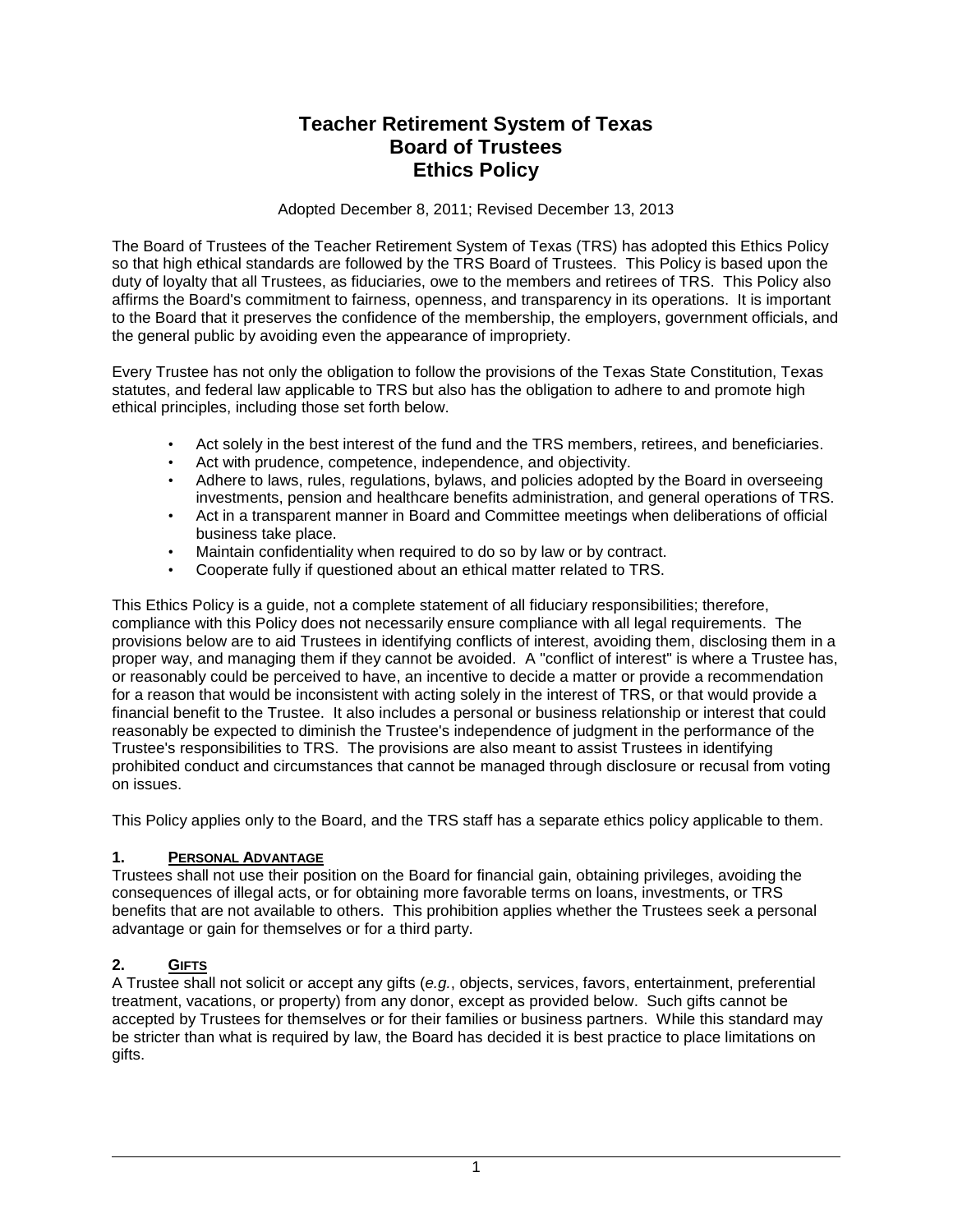The following are allowed under this Policy as long as the Trustee is not influenced by the gift or does not have knowledge that it was offered with intent to influence the Trustee in the discharge of the Trustee's official duties to TRS:

- Gifts conferred on account of kinship or a personal, professional, or business relationship independent of the official status of the Trustee;
- Gifts having a value of less than \$50 (but in no event cash, negotiable instruments, or cash equivalents such as gift cards), including the following examples:
	- o Tokens of nominal value that are distributed to all attendees at conferences, seminars, meetings, and receptions;
	- o Meals, transportation, lodging, or entertainment, regardless of whether the donor is present;
	- o Modest food items and other perishable items given on a holiday or other infrequent occasions;
- Transportation valued at \$50 or more if provided in connection with a business meeting, business meal, business conference or reception that serves a TRS purpose and the donor is present at the meeting, meal, conference or reception;
- Meals valued at \$50 or more, if provided in connection with a business meeting, business meal, business conference or reception, and the donor is present;
- Lodging valued at \$50 or more, if provided in connection with a business meeting, business meal, business conference or reception that serves a TRS purpose and the donor is present at the meeting, meal, conference or reception.
- Gifts given on special occasions between Trustees or between Trustees and TRS employees;
- Food and entertainment included in the conference or seminar fee;
- Travel expenses paid for by another governmental entity or a non-profit organization related to the public retirement industry, provided there are no prohibitive circumstances as determined after consultation pursuant to Section 11.

To avoid not only improper conduct but also the appearance of impropriety, Trustees should consider whether the circumstances associated with an expense payment or a courtesy by another would draw unfavorable public criticism. If this appears to be the case, Trustees should modify their behavior even if their acceptance of an expense payment, a courtesy, or gift is otherwise allowed.

## **3. USE OF TRS RESOURCES**

Trustees shall not use TRS facilities, equipment, or staff for their personal benefit or for any commercial or political purposes. Trustees may use TRS resources that are reasonably necessary to support them in their role on the Board or that facilitate their attendance at Board meetings, if the use of TRS resources involves only an insignificant cost, does not impede TRS business, and does not create an appearance of impropriety.

## **4. PERSONAL INVESTMENTS**

Trustees shall take care that their personal investments do not create a conflict of interest that impacts their loyalty to TRS and their ability to function as a Trustee. While serving on the TRS Board, Trustees, their spouses, and dependents shall not make personal investments ("co-invest"), directly or indirectly, in private investment funds in which TRS has invested. However, a Trustee, a Trustee's spouse or dependent may continue to hold an investment in a private investment fund if the investment was held prior to TRS' investment or prior to the date the individual became a Trustee. If a Trustee becomes aware that any co-investment, or potential co-investment, exists, the Trustee shall disclose the investment and date of purchase in accordance with the procedure set forth in Section 9. The Trustee shall not receive any non-public or confidential information from TRS related to the co-investment unless the Board provides a waiver as set forth in Section 9. A Trustee shall not make a new personal investment in a private investment fund if TRS has informed the Trustee that TRS is considering investing in the fund.

Trustees, their spouses, and dependents may hold direct ownership interests (*e.g.*, stock or partnership interests) in entities that contract with TRS, provided that the ownership interest arose prior to the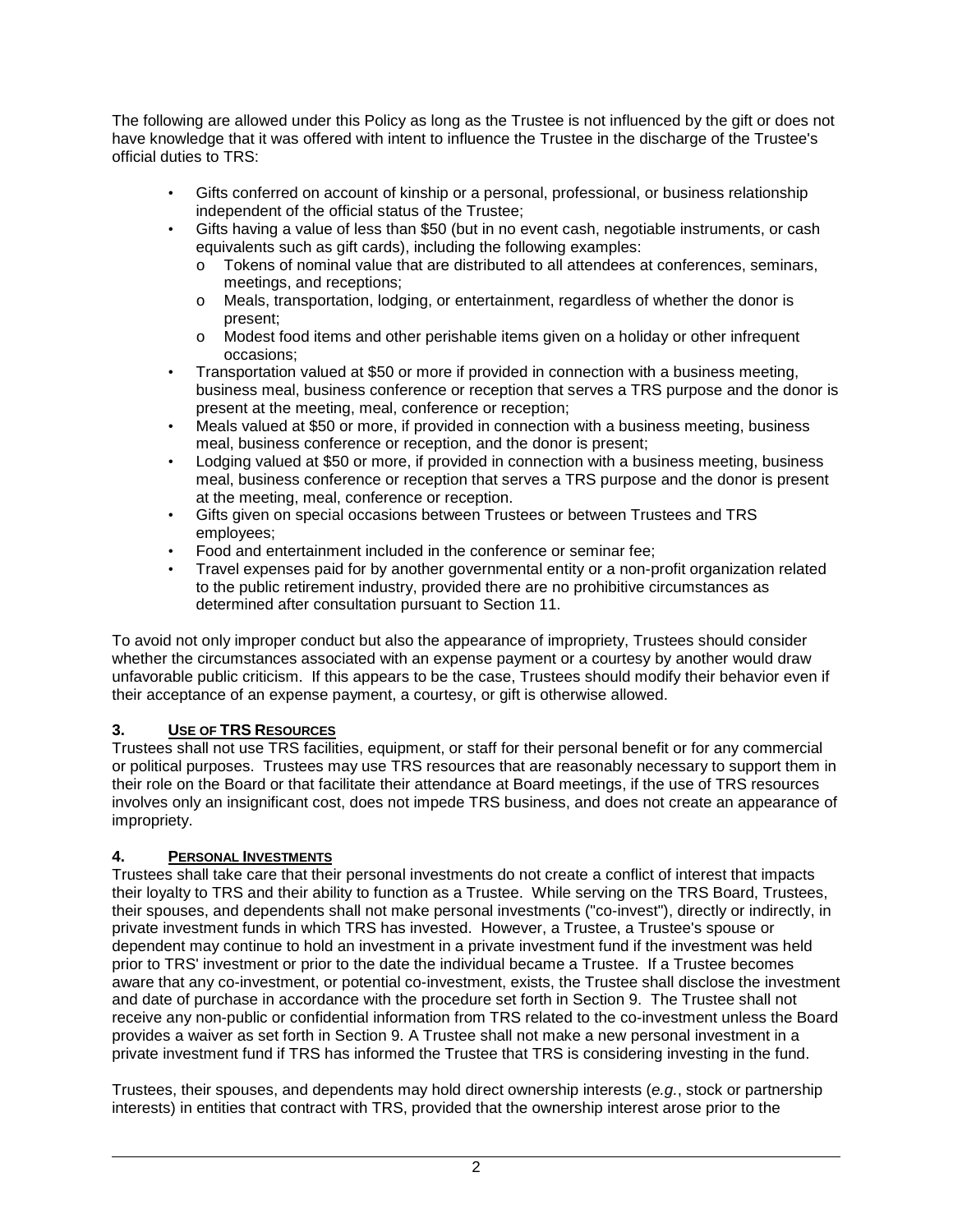individual becoming a Trustee or prior to the entity becoming a TRS contractor. A Trustee who holds the foregoing preexisting investments must disclose his or her interest in accordance with the procedure set forth in Section 9. In addition, a Trustee who holds the foregoing preexisting investments must disclose and recuse him- or herself from (1) discussions and decisions involving contracts or potential contracts with contractors in which the Trustee holds such interests and (2) discussions and decisions involving delegations to, or selection of, staff assigned to award or negotiate contracts or potential contracts with contractors in which the Trustee holds such interests. The Trustee shall not receive any non-public or confidential information from TRS related to the contract or potential contract unless the Board provides a waiver as set forth in Section 9. Notwithstanding the above, a Trustee is ineligible, and must resign, if the Trustee or the Trustee's spouse owns or controls, directly or indirectly, more than a 10% interest in a business entity or other organization receiving funds from TRS. TRS will furnish to the Trustees a list of its contractors from time to time. Mutual funds, exchange traded funds and other similar funds are not affected by this provision.

Although the Board has largely delegated the selection of investment managers and securities to the staff, Trustees should not use their personal knowledge of upcoming TRS investments or material developments regarding TRS investments, about which the general public is not aware, for the financial gain of themselves or their family, business associates, or friends.

## **5. REFERRALS**

If approached by persons seeking to do business with TRS, Trustees shall make a referral and any follow up inquiries to the Executive Director or, for investment matters, to the Chief Investment Officer. The Executive Director shall inform the other Trustees of any follow-up communications made by a referring Board member if they are repetitive or otherwise create concerns.

## **6. BLACKOUT PERIODS**

Decisions made by the Board are to be free from improper or undisclosed influence. From time to time, in the ordinary course of business, TRS will issue requests for proposals, information or qualifications (RFPs, RFIs, and RFQs) for goods and services. If the request is one that involves a decision by the Board or a recommendation of a Board Committee, Trustees shall not privately communicate or meet with potential vendors on the subject of the request during the procurement period. Similarly, if the Board is considering an investment in a private investment fund, Trustees shall not privately communicate or meet with representatives of the investment opportunity on the subject of the investment during the decision-making period. Obvious exceptions to this are communications and meetings the Board or a Committee participates in as part of due diligence in the selection process. Notice will be provided by the Executive Director to Trustees regarding the applicable procurement period or the decision-making period in accordance with procedures developed by the Executive Director.

## **7. HONESTY**

In their role on the TRS Board, Trustees shall conduct themselves with utmost honesty and not intentionally provide false or misleading information or intentionally conceal information that should be disclosed.

## **8. DISCLOSURES**

Before the Board or a Board Committee discusses a matter where a Trustee has, or is likely to have, a conflict of interest, the Trustee is to disclose any conflict of interest or potential conflict to the Executive Director. Potential conflicts could arise from such things as a Trustee's, spouse's, or dependent's:

- Business relationships or interests;
- Campaign contributions or solicitations;
- Ownership or financial interests;
- Family relationships;
- Close personal friendships;
- Employment by a TRS business vendor.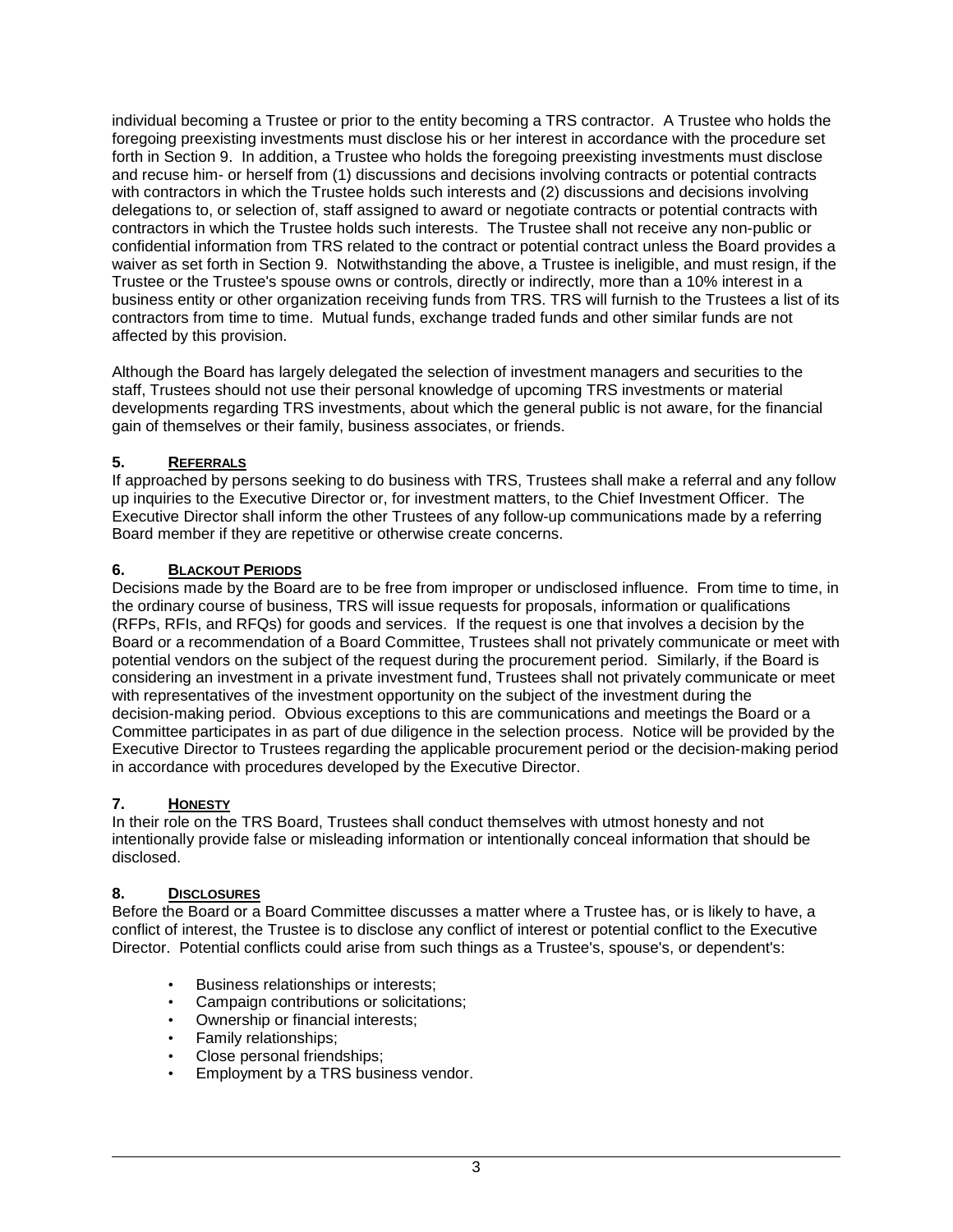The Executive Director, in consultation with legal counsel, will assist the Trustee in determining whether a conflict exists and whether further disclosure is required.

Trustees are also to disclose to the Executive Director the financial information as required by state law, any legal proceedings they are involved with that affects or could impact their ability to serve on the Board, and matters relating to co-fiduciary responsibility.

#### **9. CURING CONFLICTS OF INTEREST**

Trustees should make reasonable efforts to avoid conflicts of interest and appearances of conflicts of interest. If a conflict cannot be avoided, a Trustee should attempt to cure the conflict. If a conflict cannot be cured, a Trustee with a conflict of interest shall comply with one of the following procedures.

#### Standard Procedure

- Disclose the conflict of interest to the Executive Director.
- If the source of the Trustee's conflict is to be discussed at a meeting, disclose the conflict at an open meeting and recuse him- or herself from discussing or voting on the matter.

#### Optional Waiver Request

- Disclose the conflict of interest to the Executive Director.<br>• If the source of the Trustee's conflict is to be discussed at
- If the source of the Trustee's conflict is to be discussed at a meeting, request the Board of Trustees to waive the conflict at an open meeting. In determining whether to waive the conflict, the non-conflicted Trustees shall consider at a minimum the following factors, as applicable:
	- o The number of Trustees with the conflict;
	- o The nature of the conflict;
	- o The materiality of the conflict; and
	- o Whether the Trustee has a personal or private interest, as defined in Texas Government Code section 572.058, in the measure, proposal or decision pending before the Board.

If the non-conflicted Trustees determine the Trustee has a personal or private interest, the conflict may not be waived and the conflicted Trustee must recuse him- or herself according to the Standard Procedure.

Upon a Trustee's disclosure of a conflict of interest, the conflicted Trustee shall not receive any non-public or confidential information from TRS on that matter that gave rise to the conflict, unless the non-conflicted Trustees have voted to waive the conflict for that individual.

In some instances, however, recusal or waiver is not sufficient to avoid violations of law. For example, recusal or waiver does not cure a violation of Texas conflict of interest law that results from (1) a gift, (2) employment or compensation, or (3) a personal investment that might reasonably be expected to affect the Trustee's independence of judgment in the performance of TRS duties. Similarly, recusal or waiver does not cure a violation of Texas conflict of interest law that results from having accepted employment that a Trustee might reasonably expect would require or induce the Trustee to disclose TRS' confidential information. Trustees may ask the Executive Director or General Counsel for guidance on these matters.

#### **10. ADVICE ABOUT THE ETHICS POLICY**

The Board recognizes that, at times, ethical issues might fall into a "gray" area where the acceptable ethical conduct is not obvious. In such circumstances, Trustees are to seek advice from the Executive Director, General Counsel or fiduciary counsel and, based on this advice, use their best judgment to uphold the highest ethical standards of behavior.